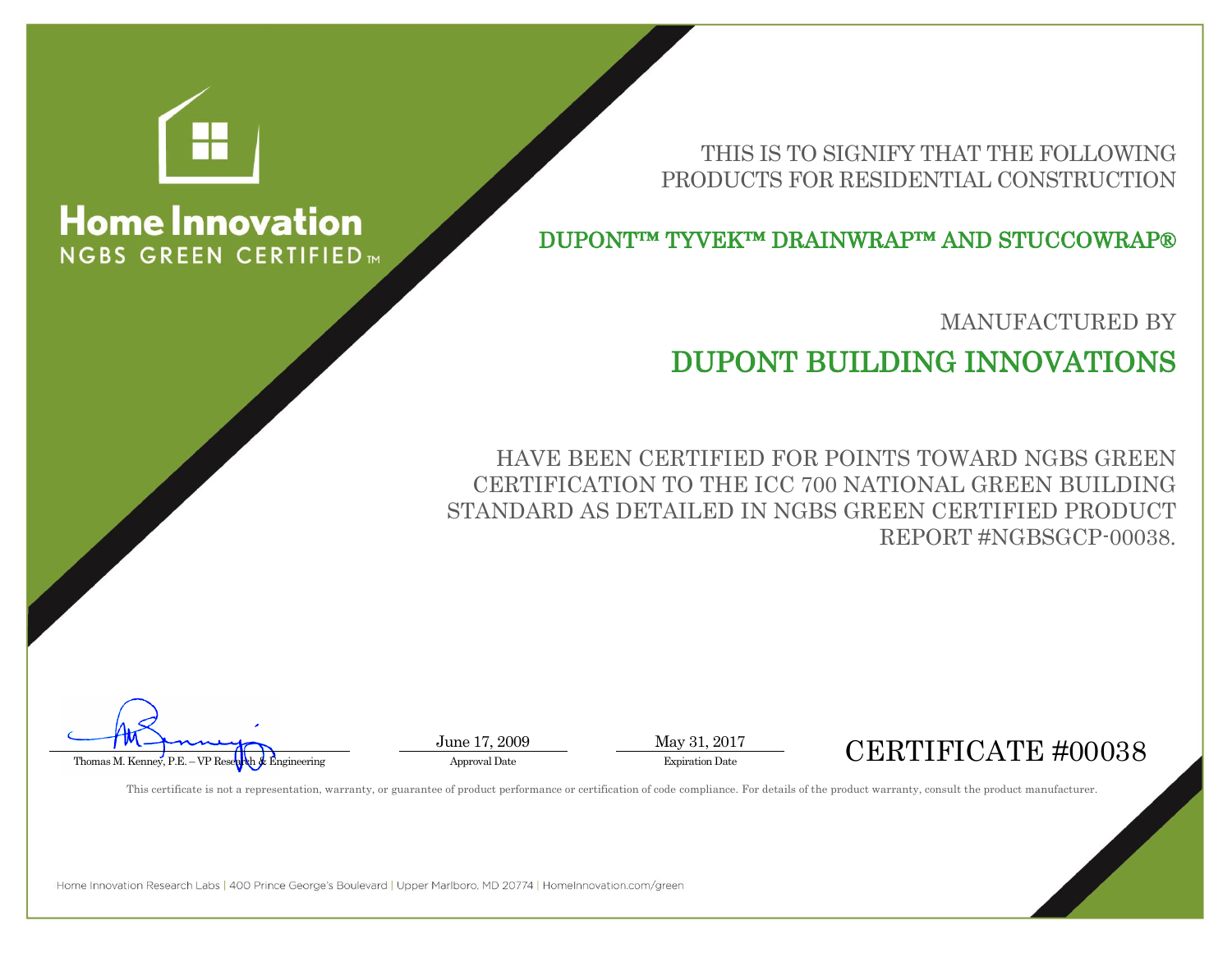

## NGBS Green Certified Product Report #NGBSGCP-00038

Products: DuPont<sup>™</sup> Tyvek™ DrainWrap™ and StuccoWrap®

Manufacturer: DuPont Building Innovations

The product(s) shown on this report have been independently verified as eligible products for use in achieving points toward project certification under ICC-700 National Green Building Standard. Home Innovation Research Labs authorizes accredited verifiers to award points toward certification without additional documentation when the product(s) is used as noted below.

| 2008 NATIONAL GREEN BUILDING STANDARD |                                                                                                                                                                                                            |                                                       |                                                                                                                                                                                                                                                                                                                 |  |
|---------------------------------------|------------------------------------------------------------------------------------------------------------------------------------------------------------------------------------------------------------|-------------------------------------------------------|-----------------------------------------------------------------------------------------------------------------------------------------------------------------------------------------------------------------------------------------------------------------------------------------------------------------|--|
| PRACTICE#                             | <b>PRACTICE DESCRIPTION</b>                                                                                                                                                                                | <b>POTENTIAL</b><br><b>POINTS</b><br><b>AVAILABLE</b> | <b>ADDITIONAL CONDITIONS OF USE</b><br><b>TO AWARD POINTS</b>                                                                                                                                                                                                                                                   |  |
| <b>2008 NGBS</b><br>602.9             | Where required by the ICC IRC or IBC,<br>a water-resistive barrier and/or<br>drainage plane system is installed<br>behind exterior veneer and/or siding.<br>Mandatory for certification, if<br>applicable. | Mandatory                                             | Product must be installed as a<br>water resistive barrier.                                                                                                                                                                                                                                                      |  |
| <b>2008 NGBS</b><br>701.4.3.3(2)      | Band & rim joists insulated & air<br>sealed. Mandatory for certification, if<br>applicable.                                                                                                                | Mandatory                                             | Product must be installed per<br>manufacturer's instructions over<br>band/rim joists and the area must<br>also be properly insulated.                                                                                                                                                                           |  |
| <b>2008 NGBS</b><br>703.2.1           | Insulation and air sealing installed.                                                                                                                                                                      | $3 - 15$                                              | Product must be installed per<br>manufacturer's instructions. This<br>product contributes to the air<br>sealing but all other aspects of<br>703.2.1 must be met for points to be<br>awarded. 15 points are earned if a<br>third-party verification is<br>performed; 3 points if<br>builder/contractor verified. |  |
| <b>2008 NGBS</b><br>901.3(1)(b)       | A continuous air barrier is provided<br>between walls and ceilings separating<br>the garage space from the conditioned<br>living spaces.                                                                   | $\overline{2}$                                        | Product must be installed per<br>manufacturer's instructions with<br>seams taped to form air barrier<br>between garage and living space.                                                                                                                                                                        |  |